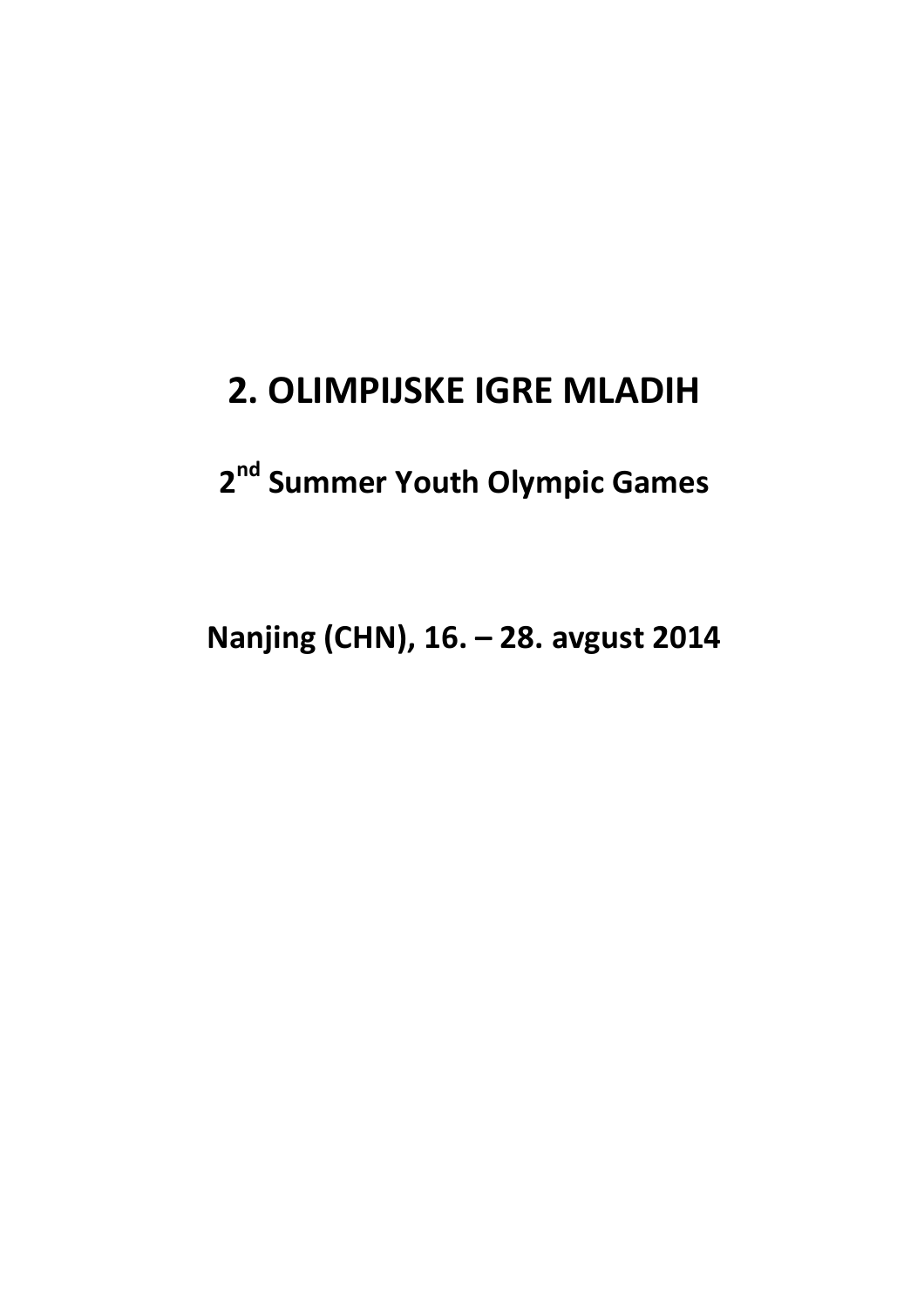

n 2014 YOG<br>DNA 996

FRI 22 AUG 2014 Start Time: 20:25

田径 **Women's Triple Jump** 女子三级跳 **Qualification**



### **Results** 比赛成绩

| Rank         | <b>Bib Name</b>                | <b>NOC</b><br>Code | Date of Birth | 1                      | $\mathbf{2}$           | 3                      | 4               | Result<br>Wind     |  |
|--------------|--------------------------------|--------------------|---------------|------------------------|------------------------|------------------------|-----------------|--------------------|--|
| 1.           | 219 DAVID Yanis Esmeralda      | <b>FRA</b>         | 12 DEC 1997   | X<br>$+0.8$            | 12.80<br>$-0.2$        | 13.06<br>$+0.4$        |                 | 13.06<br>$+0.4$    |  |
| $\mathbf{2}$ | 109 CLARK Tay-Leiha            | <b>AUS</b>         | 8 FEB 1998    | $\mathsf{x}$<br>$+0.6$ | 13.00<br>$+0.3$        |                        |                 | 13.00 PB<br>$+0.3$ |  |
| 3            | 371 BLAGOVESHCHENSKAIA Tatiana | <b>RUS</b>         | 25 JAN 1997   | 12.86<br>$+0.3$        | $\mathsf{x}$<br>$+0.7$ | 12.43<br>$+0.2$        | X<br>$+0.1$     | 12.86<br>$+0.3$    |  |
| 4            | 251 BAJNOK Eszter              | <b>HUN</b>         | 26 APR 1997   | 12.84<br>$+0.6$        | 12.76<br>$+1.1$        | 12.73<br>$-0.2$        |                 | 12.84<br>$+0.6$    |  |
| 5            | 268 KALMYKOVA Valentina        | <b>ITA</b>         | 23 JUN 1997   | 12.16<br>$+1.0$        | 12.27<br>$+0.8$        | 12.26<br>$+0.3$        | 12.72<br>$+0.5$ | 12.72 PB<br>$+0.5$ |  |
| 6            | 319 RAMASAMY Kirthana          | <b>MAS</b>         | 20 JAN 1997   | $\mathsf{x}$<br>$+0.4$ | 12.49<br>$+0.6$        | 12.47<br>$+0.5$        | 11.04<br>$-0.1$ | 12.49<br>$+0.6$    |  |
| 7            | 305 LEE Hyeonjeong             | <b>KOR</b>         | 15 MAR 1997   | 11.63<br>$+1.1$        | 12.08<br>$+0.4$        | 11.94<br>$-0.3$        | 12.44<br>$+0.5$ | 12.44<br>$+0.5$    |  |
| 8            | 245 ROMAIOU Konstantina        | <b>GRE</b>         | 30 MAY 1997   | 12.31<br>$+0.4$        | X<br>$+0.9$            | 12.35<br>$+0.2$        | 11.96<br>$+0.2$ | 12.35<br>$+0.2$    |  |
| 9            | 178 RENTERIA CUESTA Nhayila    | COL                | 12 OCT 1997   | $\mathsf{x}$<br>$+0.6$ | 12.31<br>$+1.0$        | X<br>$+0.8$            | 11.87<br>$+0.7$ | 12.31<br>$+1.0$    |  |
| 10           | 378 BOZIC Tina                 | <b>SLO</b>         | 10 SEP 1997   | 12.22<br>$+0.5$        | 11.86<br>$+0.7$        | $\mathsf{x}$<br>$+0.4$ | X<br>$+0.4$     | 12.22<br>$+0.5$    |  |
| 11           | 356 BARREIRA Jessica           | <b>POR</b>         | 29 JAN 1997   | X<br>$+0.3$            | X<br>$+0.9$            | 11.90<br>$+0.3$        | 12.15<br>$+0.3$ | 12.15<br>$+0.3$    |  |
| 12           | 205 GARIJO MONTANA Ana         | <b>ESP</b>         | 7 OCT 1997    | X<br>$+0.4$            | 11.87<br>$+0.5$        | 12.09<br>$+0.6$        | X<br>$+0.5$     | 12.09<br>$+0.6$    |  |
| 13           | 428 OKORONKWO Chinne           | <b>USA</b>         | 26 SEP 1997   | $\mathsf{x}$<br>$+0.2$ | 12.02<br>$+0.5$        | 12.03<br>$-0.1$        | X<br>$+0.1$     | 12.03<br>$-0.1$    |  |
| 14           | 209 AGA Nyebolo Uguda          | <b>ETH</b>         | 12 FEB 1997   | 11.98<br>$+0.8$        | 12.01<br>$+0.5$        | 11.93<br>$+0.2$        | 11.90<br>$+0.2$ | 12.01<br>$+0.5$    |  |
|              | 408 SIMSEK Gamze               | <b>TUR</b>         | 15 AUG 1997   |                        |                        |                        |                 | <b>DNS</b>         |  |

Qualification: First 50% of the athletes from the Qualification round progress to the A Final and the remaining athletes to the B Final

| Starting<br>order<br>$\sim$ |                   | -   |     |            |    |     |     |     |     | U               |     | -   | ~<br>$-$ | 14  | . .<br>ں ،   |
|-----------------------------|-------------------|-----|-----|------------|----|-----|-----|-----|-----|-----------------|-----|-----|----------|-----|--------------|
|                             | 24F<br><b>Tv.</b> | 07. | 356 | 210<br>. ب | 09 | 428 | 378 | 209 | 205 | 7R <sup>י</sup> | 25۰ | 268 | 408      | 305 | 210<br>ن ا ڪ |



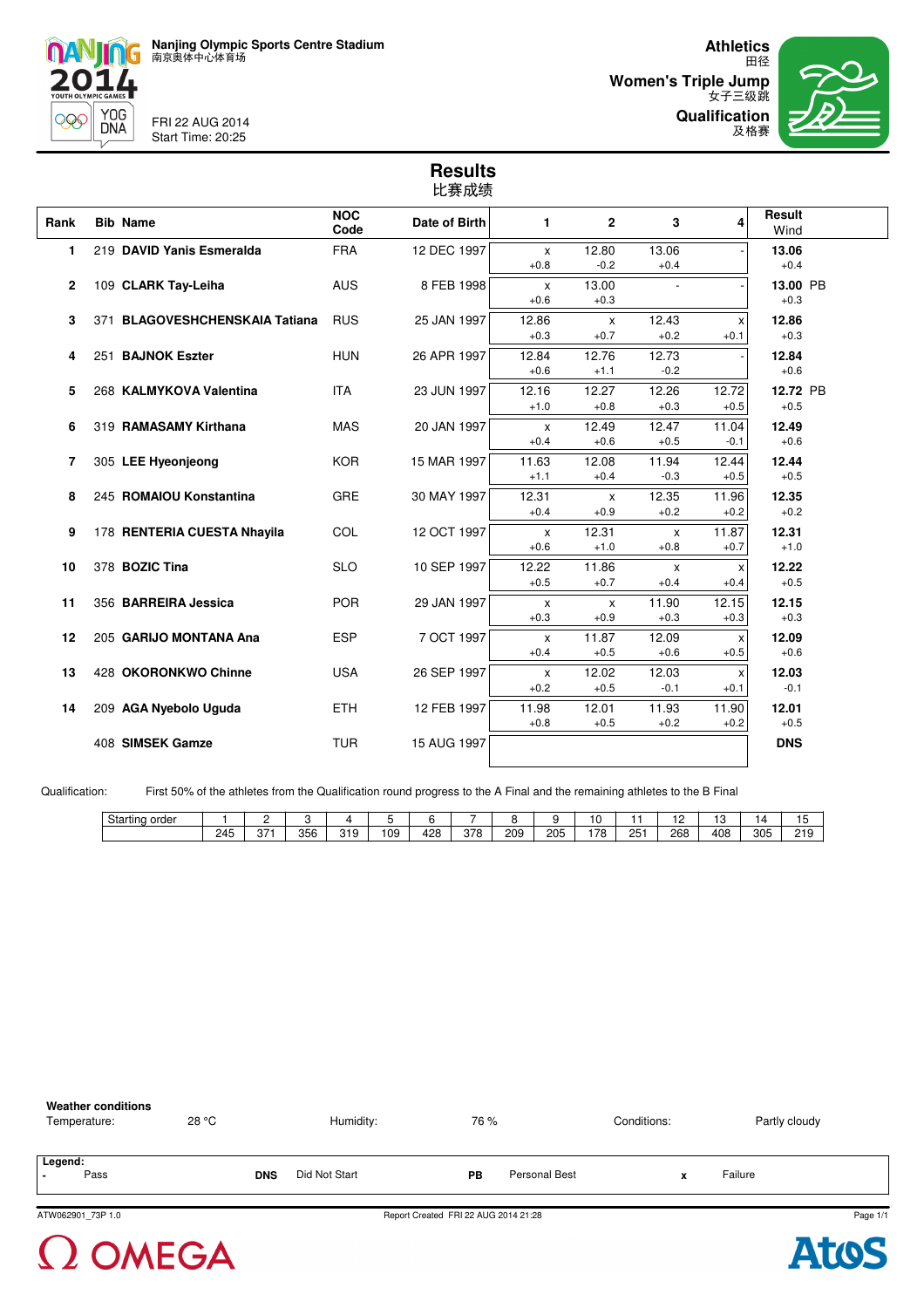

2014  $Y0G$ <br>DNA MON 25 AUG 2014 Start Time: 9:35

996

田径 **Women's Triple Jump** 女子三级跳 **Final A**



### **Results** 比赛成绩

| Rank         |     | <b>Bib Name</b>                   | <b>NOC</b><br>Code |     | Date of Birth         |             |          | 1               | $\overline{2}$  |          | 3               | 4               | Result<br>Wind     |  |
|--------------|-----|-----------------------------------|--------------------|-----|-----------------------|-------------|----------|-----------------|-----------------|----------|-----------------|-----------------|--------------------|--|
| 1            |     | 219 DAVID Yanis Esmeralda         | <b>FRA</b>         |     | 12 DEC 1997           |             |          | 12.78<br>$+0.2$ | X<br>$-1.7$     |          | 13.18<br>$+0.2$ | 13.33<br>$+0.2$ | 13.33 PB<br>$+0.2$ |  |
| $\mathbf{2}$ |     | 109 CLARK Tay-Leiha               | <b>AUS</b>         |     |                       | 8 FEB 1998  |          | 12.69<br>$+0.2$ | 13.06<br>$-0.7$ |          | 12.71<br>$-0.7$ | 12.95<br>$+0.3$ | 13.06 PB<br>$-0.7$ |  |
| 3            | 251 | <b>BAJNOK Eszter</b>              | <b>HUN</b>         |     | 26 APR 1997           |             |          | 12.34<br>$-1.9$ | 12.75<br>$-0.8$ |          | 13.01<br>$+0.2$ | 12.66<br>$+0.1$ | 13.01 PB<br>$+0.2$ |  |
| 4            | 371 | <b>BLAGOVESHCHENSKAIA Tatiana</b> | <b>RUS</b>         |     |                       | 25 JAN 1997 |          | X<br>$+0.7$     | 12.83<br>$+0.4$ |          | X<br>$+0.3$     | 12.61<br>$-0.1$ | 12.83<br>$+0.4$    |  |
| 5            |     | 319 RAMASAMY Kirthana             | <b>MAS</b>         |     |                       | 20 JAN 1997 |          | 12.35<br>$+0.7$ | 12.39<br>$+0.1$ |          | 12.37<br>$+0.3$ | 12.64<br>$+1.0$ | 12.64<br>$+1.0$    |  |
| 6            |     | 305 LEE Hyeonjeong                | <b>KOR</b>         |     | 15 MAR 1997           |             |          | 12.06<br>$+0.1$ | 12.11<br>$+0.3$ |          | 12.32<br>$+1.2$ | 12.00<br>$+0.6$ | 12.32<br>$+1.2$    |  |
| 7            |     | 268 KALMYKOVA Valentina           | <b>ITA</b>         |     | 23 JUN 1997           |             |          | X<br>$-1.1$     | X<br>0.0        |          | 12.16<br>$+0.4$ | 12.18<br>$-0.1$ | 12.18<br>$-0.1$    |  |
|              |     |                                   | Starting order     | 268 | $\overline{c}$<br>251 | 3<br>305    | 4<br>319 | 5<br>109        | 6<br>219        | 7<br>371 |                 |                 |                    |  |

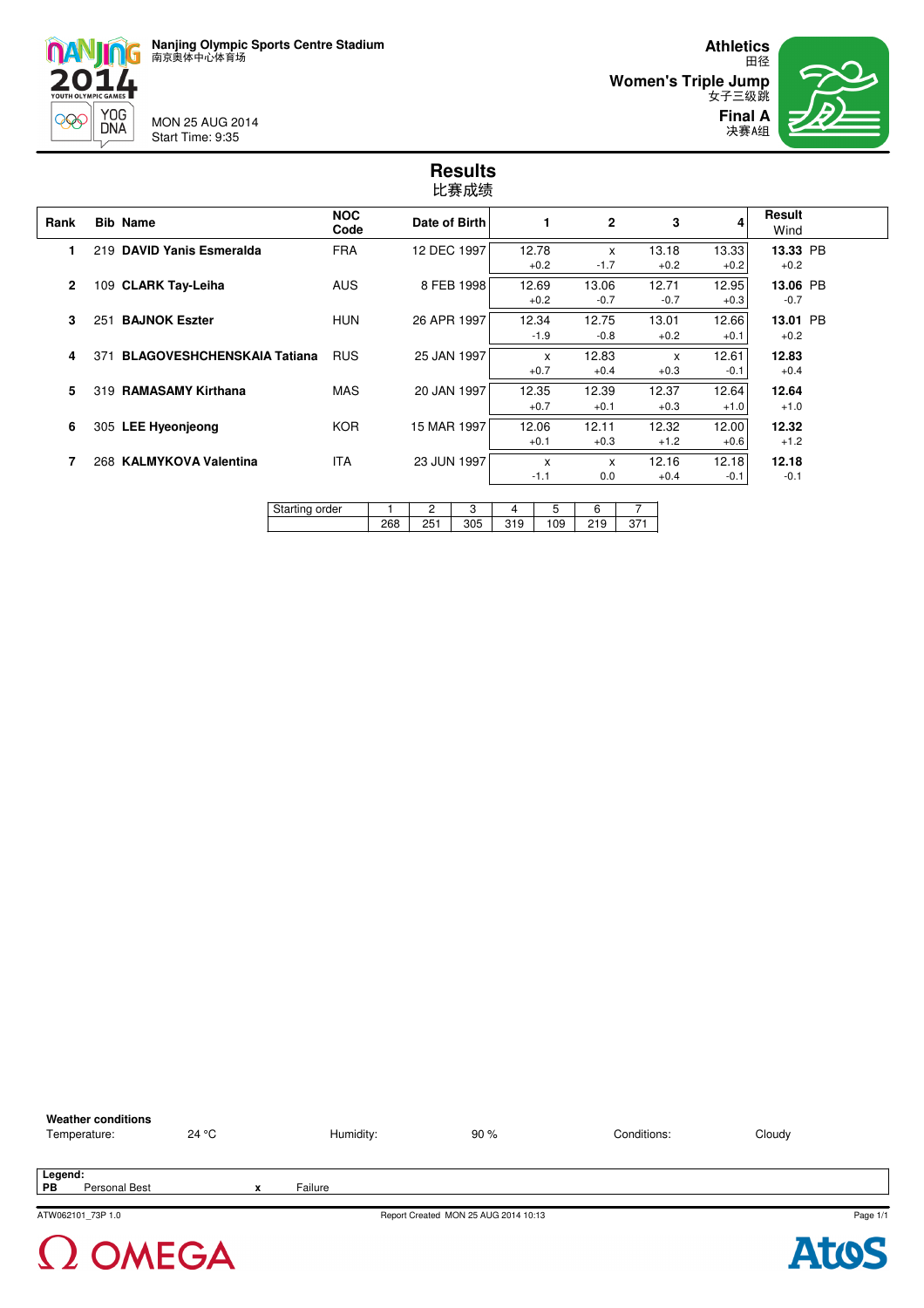

2014 YOG<br>DNA 999

MON 25 AUG 2014 Start Time: 9:35



### **Results** 比赛成绩

| Rank         | <b>Bib Name</b>             | <b>NOC</b><br>Code | Date of Birth | 1                                | $\mathbf{2}$    | 3               | $\overline{4}$                      | Result<br>Wind  |
|--------------|-----------------------------|--------------------|---------------|----------------------------------|-----------------|-----------------|-------------------------------------|-----------------|
| 1            | 178 RENTERIA CUESTA Nhayila | COL                | 12 OCT 1997   | 11.62<br>$-2.1$                  | 12.29<br>$-0.8$ | 11.33<br>$+0.8$ | $\boldsymbol{\mathsf{x}}$<br>$+0.6$ | 12.29<br>$-0.8$ |
| $\mathbf{2}$ | 428 OKORONKWO Chinne        | <b>USA</b>         | 26 SEP 1997   | X<br>$+0.1$                      | 12.08<br>0.0    | 12.21<br>$+0.3$ | X<br>$+0.2$                         | 12.21<br>$+0.3$ |
| 3            | 245 ROMAIOU Konstantina     | <b>GRE</b>         | 30 MAY 1997   | 12.05<br>$+0.3$                  | X<br>$-0.3$     | 11.72<br>$+0.5$ | 12.21<br>$-0.2$                     | 12.21<br>$-0.2$ |
| 4            | 356 BARREIRA Jessica        | <b>POR</b>         | 29 JAN 1997   | 12.13<br>$-0.6$                  | X<br>$+0.4$     | X<br>$+0.9$     | X<br>$+1.3$                         | 12.13<br>$-0.6$ |
| 5            | 205 GARIJO MONTANA Ana      | <b>ESP</b>         | 7 OCT 1997    | $\boldsymbol{\mathsf{x}}$<br>0.0 | 11.86<br>$+0.4$ | X<br>$+0.2$     | 12.04<br>$+0.4$                     | 12.04<br>$+0.4$ |
| 6            | 209 AGA Nyebolo Uguda       | <b>ETH</b>         | 12 FEB 1997   | 11.96<br>0.0                     | 11.85<br>$-1.5$ | 11.84<br>$+0.1$ | X<br>$-0.2$                         | 11.96<br>0.0    |
|              | 378 BOZIC Tina              | <b>SLO</b>         | 10 SEP 1997   |                                  |                 |                 |                                     | <b>DNS</b>      |
|              |                             | Starting order     | 2<br>3        | 5<br>4                           | 6               |                 |                                     |                 |

378

209

356

205

428

178

245

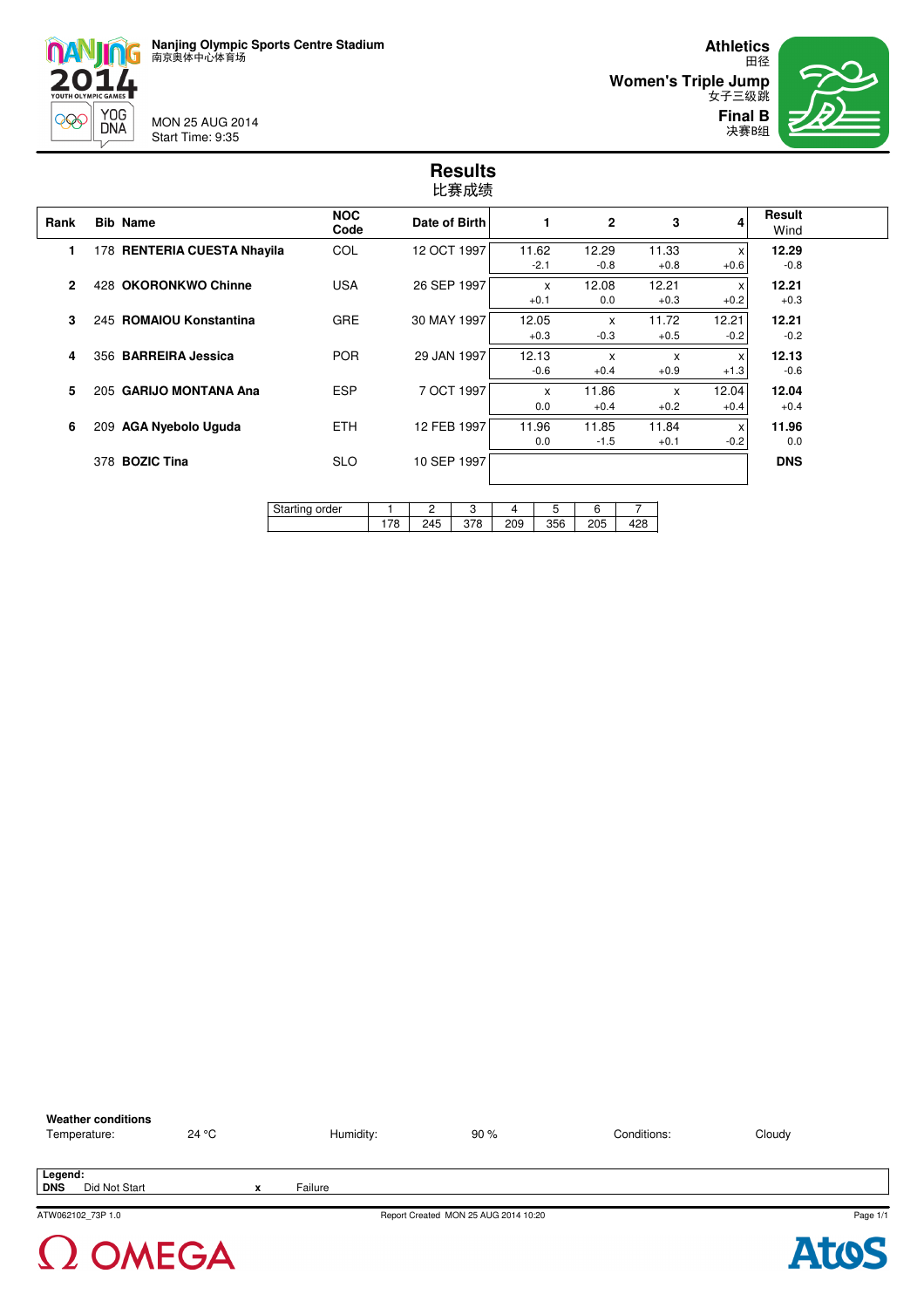

THU 21 AUG 2014 Start Time: 18:50

n

995

2014

**YOG** 

DNA

田径 **Women's High Jump** 女子跳高

**Qualification** 及格赛



### **Results** 比赛成绩

| Rank                     | <b>Bib Name</b>             | <b>NOC</b><br>Code | Date of Birth | 1.60     | 1.65       | 1.70       | 1.74       | 1.78       | Result     |
|--------------------------|-----------------------------|--------------------|---------------|----------|------------|------------|------------|------------|------------|
| 1                        | 187 HRUBA Michaela          | CZE                | 21 FEB 1998   |          | ÷,         | $\circ$    | o          | $\circ$    | 1.78       |
| 1                        | 420 LEVCHENKO Yuliya        | <b>UKR</b>         | 28 NOV 1997   |          | 0          | o          | 0          | $\circ$    | 1.78       |
| 1                        | 380 OMERZU Lara             | <b>SLO</b>         | 10 FEB 1998   |          | o          | $\circ$    | 0          | $\circ$    | 1.78       |
| 4                        | 400 LEE Ching-Ching         | <b>TPE</b>         | 6 MAR 1997    | $\Omega$ | o          | $\circ$    | XO         | $\circ$    | 1.78 PB    |
| 4                        | 255 LUTERAN Petra           | <b>HUN</b>         | 15 JUN 1997   |          | o          | XO         | o          | o          | 1.78       |
| 6                        | 241 SCHULENBURG Selina      | GER                | 22 AUG 1998   |          | 0          | XO         | XO         | $\circ$    | 1.78       |
| $\overline{\phantom{a}}$ | 223 MENIKER Nawal           | <b>FRA</b>         | 9 DEC 1997    |          | $\Omega$   | $\Omega$   | 0          | XO         | 1.78       |
| 8                        | 315 TSHILUMBA Elodie        | <b>LUX</b>         | 1 MAY 1998    |          | ä,         | $\circ$    | 0          | XXO        | 1.78       |
| 9                        | 322 ESQUIVEL Ximena Lizbeth | <b>MEX</b>         | 22 AUG 1997   |          | o          | $\circ$    | 0          | <b>XXX</b> | 1.74       |
| 9                        | 388 LANG Salome             | SUI                | 18 NOV 1997   |          | o          | $\circ$    | o          | XXX        | 1.74       |
| 11                       | 115 ROBINSON Nicole         | <b>AUS</b>         | 12 SEP 1997   |          | 0          | $\circ$    | XO         | <b>XXX</b> | 1.74       |
| 11                       | 308 TARVIDE Julija          | LAT                | 21 SEP 1997   |          | o          | $\circ$    | XO         | <b>XXX</b> | 1.74       |
| 13                       | 198 ABOHIBA Riham           | EGY                | 18 SEP 1997   | XO       | o          | XO         | <b>XXX</b> |            | 1.70       |
| 14                       | 426 MOFFITT Janae           | <b>USA</b>         | 9 JAN 1997    | $\circ$  | o          | <b>XXX</b> |            |            | 1.65       |
| 15                       | 101 ARAR Yousra             | <b>ALG</b>         | 16 JUN 1997   | $\Omega$ | <b>XXX</b> |            |            |            | 1.60       |
|                          | 131 ORCEL Claire            | <b>BEL</b>         | 2 DEC 1997    |          |            |            |            |            | <b>DNS</b> |

Qualification: First 50% of the athletes from the Qualification round progress to the A Final and the remaining athletes to the B Final



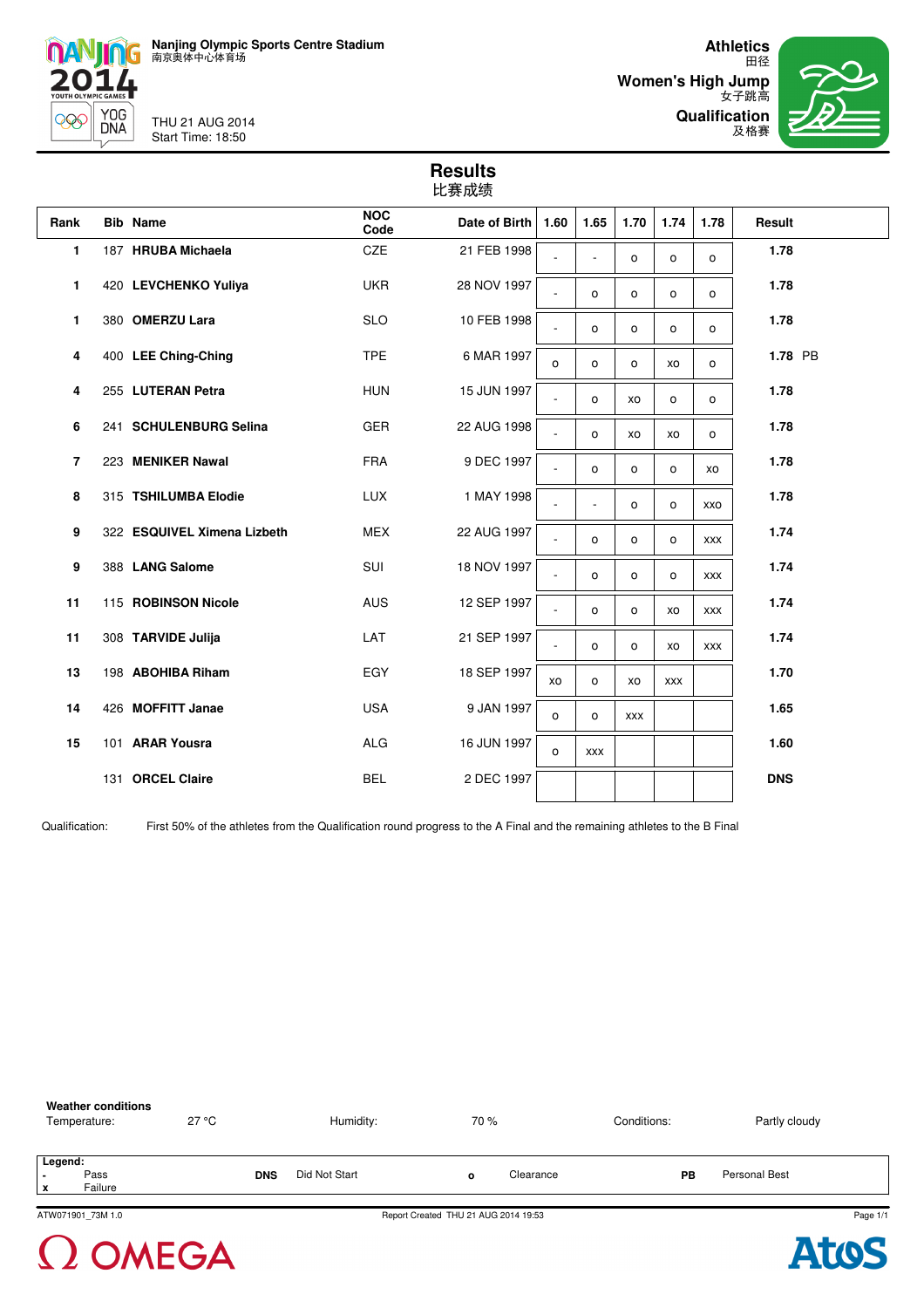

SUN 24 AUG 2014 Start Time: 19:30

**Women's High Jump**

**Athletics** 田径 女子跳高 **Final A** 决赛A组

### **Results** 比赛成绩

| Rank           | <b>Bib Name</b>        | <b>NOC</b> | Date of Birth | 1.67                     | 1.71       | 1.75     | 1.78       | 1.81       | 1.83       | 1.85 | Result  |  |
|----------------|------------------------|------------|---------------|--------------------------|------------|----------|------------|------------|------------|------|---------|--|
|                |                        | Code       |               | 1.87                     | 1.89       |          |            |            |            |      |         |  |
| 1              | 420 LEVCHENKO Yuliya   | <b>UKR</b> | 28 NOV 1997   | о                        | o          | o        | 0          | о          | XO         | о    | 1.89 PB |  |
|                |                        |            |               | XXO                      | XO         |          |            |            |            |      |         |  |
|                |                        | <b>FRA</b> |               |                          |            |          |            |            |            |      |         |  |
| $\overline{2}$ | 223 MENIKER Nawal      |            | 9 DEC 1997    | $\sim$                   | $\circ$    | $\Omega$ | XO         | $\circ$    | XXO        | XXO  | 1.87 PB |  |
|                |                        |            |               | $\Omega$                 | <b>XXX</b> |          |            |            |            |      |         |  |
| 3              | 187 HRUBA Michaela     | CZE        | 21 FEB 1998   | $\overline{\phantom{a}}$ | $\circ$    | $\Omega$ | $\Omega$   | XXO        | $\circ$    | XO   | 1.85    |  |
|                |                        |            |               | $XX-$                    | X          |          |            |            |            |      |         |  |
|                |                        |            |               |                          |            |          |            |            |            |      |         |  |
| 4              | 255 LUTERAN Petra      | <b>HUN</b> | 15 JUN 1997   | $\circ$                  | o          | o        | o          | XXO        | <b>XXX</b> |      | 1.81    |  |
|                |                        |            |               |                          |            |          |            |            |            |      |         |  |
| 5              | 315 TSHILUMBA Elodie   | <b>LUX</b> | 1 MAY 1998    | $\sim$                   | o          | $\Omega$ | XO         | XXO        | <b>XXX</b> |      | 1.81    |  |
|                |                        |            |               |                          |            |          |            |            |            |      |         |  |
|                |                        |            |               |                          |            |          |            |            |            |      |         |  |
| 6              | 241 SCHULENBURG Selina | <b>GER</b> | 22 AUG 1998   | XO                       | o          | XXO      | o          | <b>XXX</b> |            |      | 1.78    |  |
|                |                        |            |               |                          |            |          |            |            |            |      |         |  |
|                | 380 OMERZU Lara        | <b>SLO</b> | 10 FEB 1998   | $\overline{\phantom{a}}$ | o          | $\Omega$ | <b>XXX</b> |            |            |      | 1.75    |  |
|                |                        |            |               |                          |            |          |            |            |            |      |         |  |
|                |                        |            |               |                          |            |          |            |            |            |      |         |  |
| 8              | 400 LEE Ching-Ching    | <b>TPE</b> | 6 MAR 1997    | $\circ$                  | o          | xxo      | XXX        |            |            |      | 1.75    |  |
|                |                        |            |               |                          |            |          |            |            |            |      |         |  |
|                |                        |            |               |                          |            |          |            |            |            |      |         |  |

| <b>Weather conditions</b><br>Temperature: | 26 °C | Humidity: | 89%                                  |               | Conditions: | Cloudy  |          |
|-------------------------------------------|-------|-----------|--------------------------------------|---------------|-------------|---------|----------|
| Legend:<br>Pass<br>$\,$                   |       | Clearance | PB                                   | Personal Best |             | Failure |          |
| ATW071101_73M 1.0                         |       |           | Report Created SUN 24 AUG 2014 20:40 |               |             |         | Page 1/1 |

 $\Omega$  OMEGA

**Atos**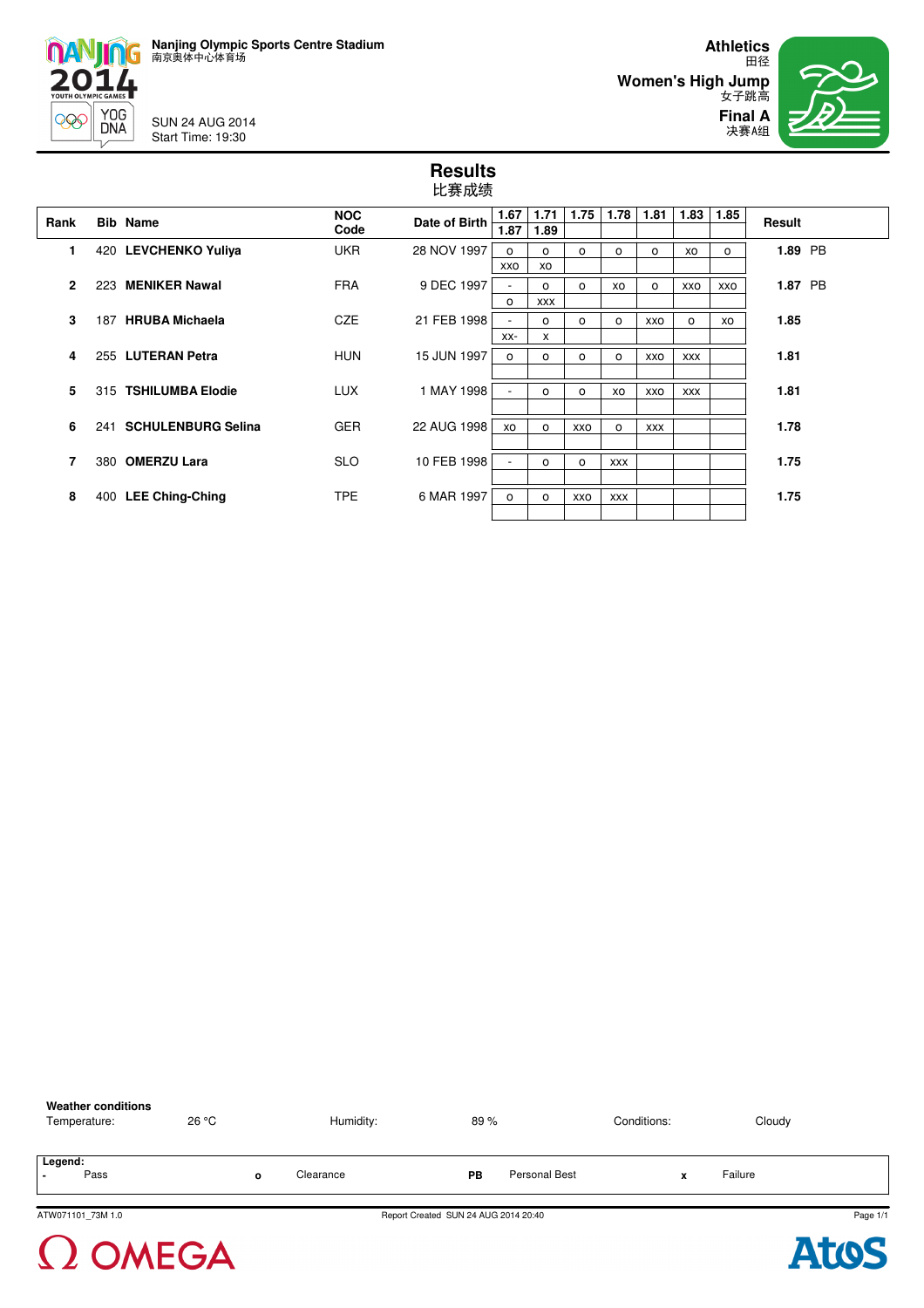SUN 24 AUG 2014 Start Time: 9:10

2014

996

 $Y0G$ <br>DNA

田径 **Women's High Jump** 女子跳高



| <b>Results</b><br>比赛成绩 |     |                             |                    |               |                          |          |          |      |            |      |      |            |
|------------------------|-----|-----------------------------|--------------------|---------------|--------------------------|----------|----------|------|------------|------|------|------------|
| Rank                   |     | <b>Bib Name</b>             | <b>NOC</b><br>Code | Date of Birth | 1.62<br>1.72             | 1.66     | 1.70     | 1.73 | 1.76       | 1.76 | 1.74 | Result     |
| 1                      |     | 308 TARVIDE Julija          | LAT                | 21 SEP 1997   | $\circ$                  | $\circ$  | O        | o    | <b>XXX</b> | X    | x    | 1.73       |
| $\overline{2}$         |     | 426 MOFFITT Janae           | <b>USA</b>         | 9 JAN 1997    | $\Omega$<br>X            | $\Omega$ | $\Omega$ | O    | <b>XXX</b> | x    | x    | 1.73       |
| 3                      |     | 322 ESQUIVEL Ximena Lizbeth | <b>MEX</b>         | 22 AUG 1997   | $\overline{\phantom{0}}$ | $\circ$  | XO       | o    | <b>XXX</b> |      |      | 1.73       |
| 4                      |     | 115 ROBINSON Nicole         | <b>AUS</b>         | 12 SEP 1997   |                          | XO       | XO       | XO   | <b>XXX</b> |      |      | 1.73       |
| 5                      |     | 388 LANG Salome             | <b>SUI</b>         | 18 NOV 1997   |                          | $\Omega$ | $\Omega$ | XXO  | <b>XXX</b> |      |      | 1.73       |
| 6                      | 198 | <b>ABOHIBA Riham</b>        | EGY                | 18 SEP 1997   | XO                       | XO       | xxr      |      |            |      |      | 1.66       |
|                        | 101 | <b>ARAR Yousra</b>          | <b>ALG</b>         | 16 JUN 1997   |                          |          |          |      |            |      |      | <b>NM</b>  |
|                        | 131 | <b>ORCEL Claire</b>         | BEL                | 2 DEC 1997    |                          |          |          |      |            |      |      | <b>DNS</b> |
|                        |     |                             |                    |               |                          |          |          |      |            |      |      |            |



 $\Omega$  OMEGA

Page 1/1

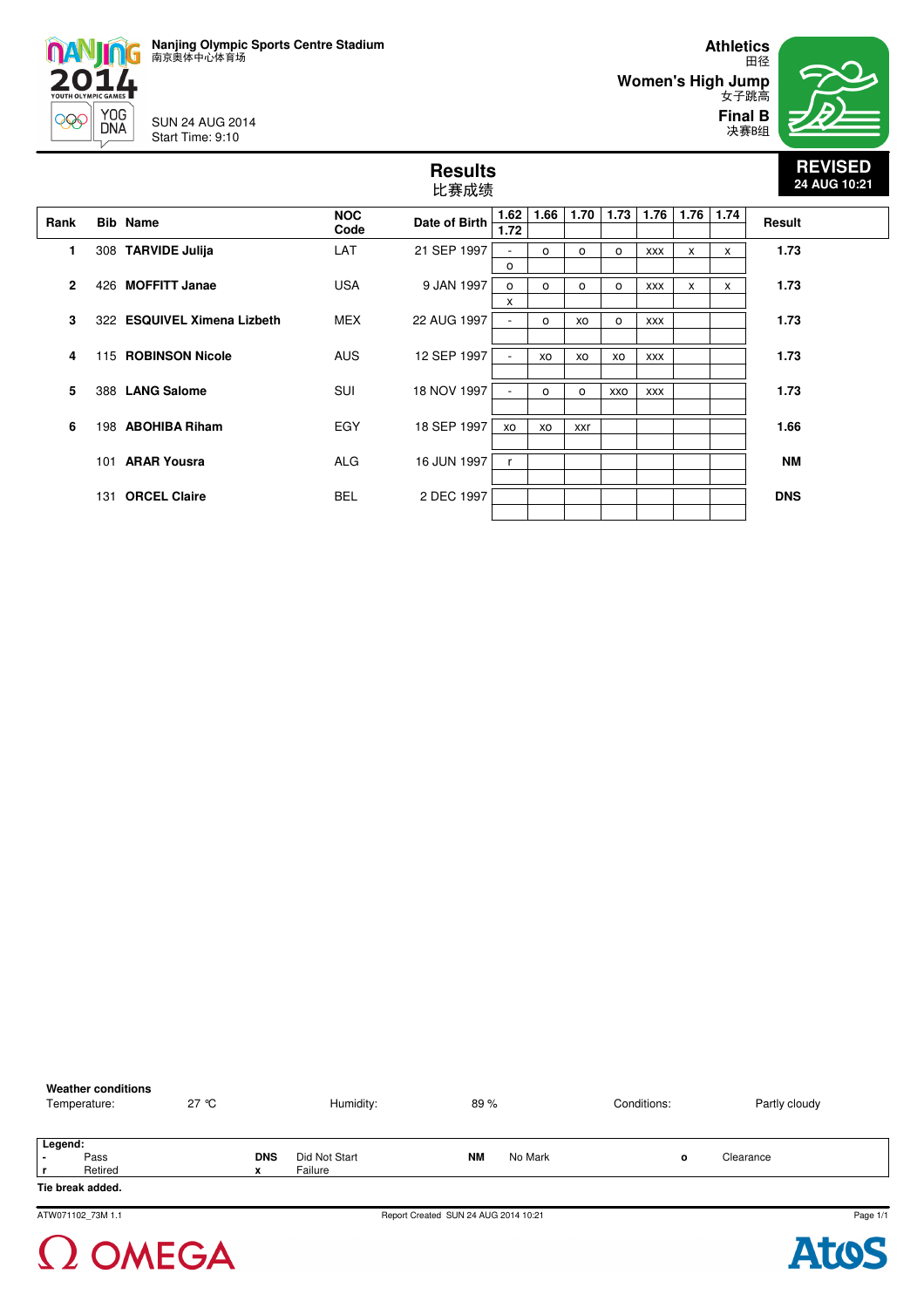

N

996

2014

YOG<br>DNA

WED 20 AUG 2014 Start Time: 19:00

田径 **Women's Pole Vault** 女子撑竿跳高 **Qualification**



| 比赛成绩           |     |                                   |                    |               |            |      |                          |            |            |            |                |           |  |
|----------------|-----|-----------------------------------|--------------------|---------------|------------|------|--------------------------|------------|------------|------------|----------------|-----------|--|
| Rank           |     | <b>Bib Name</b>                   | <b>NOC</b><br>Code | Date of Birth | 2.80       | 3.00 | 3.20                     | 3.40       | 3.55       | 3.70       | 3.80           | Result    |  |
| 1              |     | 389 MOSER Angelica                | <b>SUI</b>         | 9 OCT 1997    |            |      |                          |            |            |            | XO             | 3.80      |  |
| $\mathbf{2}$   |     | 218 DACI Thiziri                  | <b>FRA</b>         | 15 DEC 1997   |            |      | ÷,                       | O          | $\Omega$   | o          | $\blacksquare$ | 3.70      |  |
| $\mathbf{2}$   |     | 379 KROSELJ Leda                  | <b>SLO</b>         | 30 NOV 1997   |            |      | ÷                        | o          | O          | O          | $\blacksquare$ | 3.70      |  |
| 2              |     | 431 PEINADO Robeilys              | <b>VEN</b>         | 26 NOV 1997   |            |      | L.                       | o          | $\circ$    | $\circ$    |                | 3.70      |  |
| $\mathbf{2}$   |     | 140 SHPAK Anna                    | <b>BLR</b>         | 14 FEB 1997   |            |      | L,                       |            |            | o          | ä,             | 3.70      |  |
| 6              |     | 189 PRAZAKOVA Zuzana              | <b>CZE</b>         | 26 APR 1997   |            |      | L.                       | O          | XO         | $\circ$    |                | 3.70      |  |
| $\overline{7}$ |     | 242 SCHULZE Juliane               | <b>GER</b>         | 8 JAN 1997    |            |      | L.                       | ÷          | o          | XO         | ä,             | 3.70      |  |
| 8              |     | 254 KISS Reka                     | <b>HUN</b>         | 2 SEP 1997    |            | ÷    | $\Omega$                 | $\circ$    | $\Omega$   | <b>XXX</b> |                | 3.55      |  |
| 9              |     | 120 GLADKOVA Elena                | <b>AZE</b>         | 10 JUN 1998   |            |      | ÷,                       | XO         | $\Omega$   | <b>XXX</b> |                | 3.55      |  |
| 10             |     | 258 IDEA Jelita                   | <b>INA</b>         | 30 JUL 1997   |            |      | $\overline{\phantom{a}}$ | XO         | XO         | <b>XXX</b> |                | 3.55 SB   |  |
| 11             |     | 290 MOROTA Misaki                 | <b>JPN</b>         | 6 OCT 1998    |            | ÷.   | ä,                       | o          | <b>XXX</b> |            |                | 3.40      |  |
| 12             |     | 402 SHEN Yi-Ju                    | <b>TPE</b>         | 9 DEC 1997    |            |      | ä,                       | XO         | <b>XXX</b> |            |                | 3.40      |  |
| 13             |     | <b>148 LINDEMAYER GOMES Thais</b> | <b>BRA</b>         | 16 AUG 1997   |            |      | XO                       | <b>XXX</b> |            |            |                | 3.20      |  |
|                |     | 103 MEZIOUD May Massika           | <b>ALG</b>         | 26 AUG 1998   | <b>XXX</b> |      |                          |            |            |            |                | <b>NM</b> |  |
|                | 176 | <b>MONTANO SAENZ Giseth</b>       | <b>COL</b>         | 14 AUG 1997   |            |      | ٠                        | ٠          | <b>XXX</b> |            |                | <b>NM</b> |  |

**Results**

Qualification: First 50% of the athletes from the Qualification round progress to the A Final and the remaining athletes to the B Final





**Atos**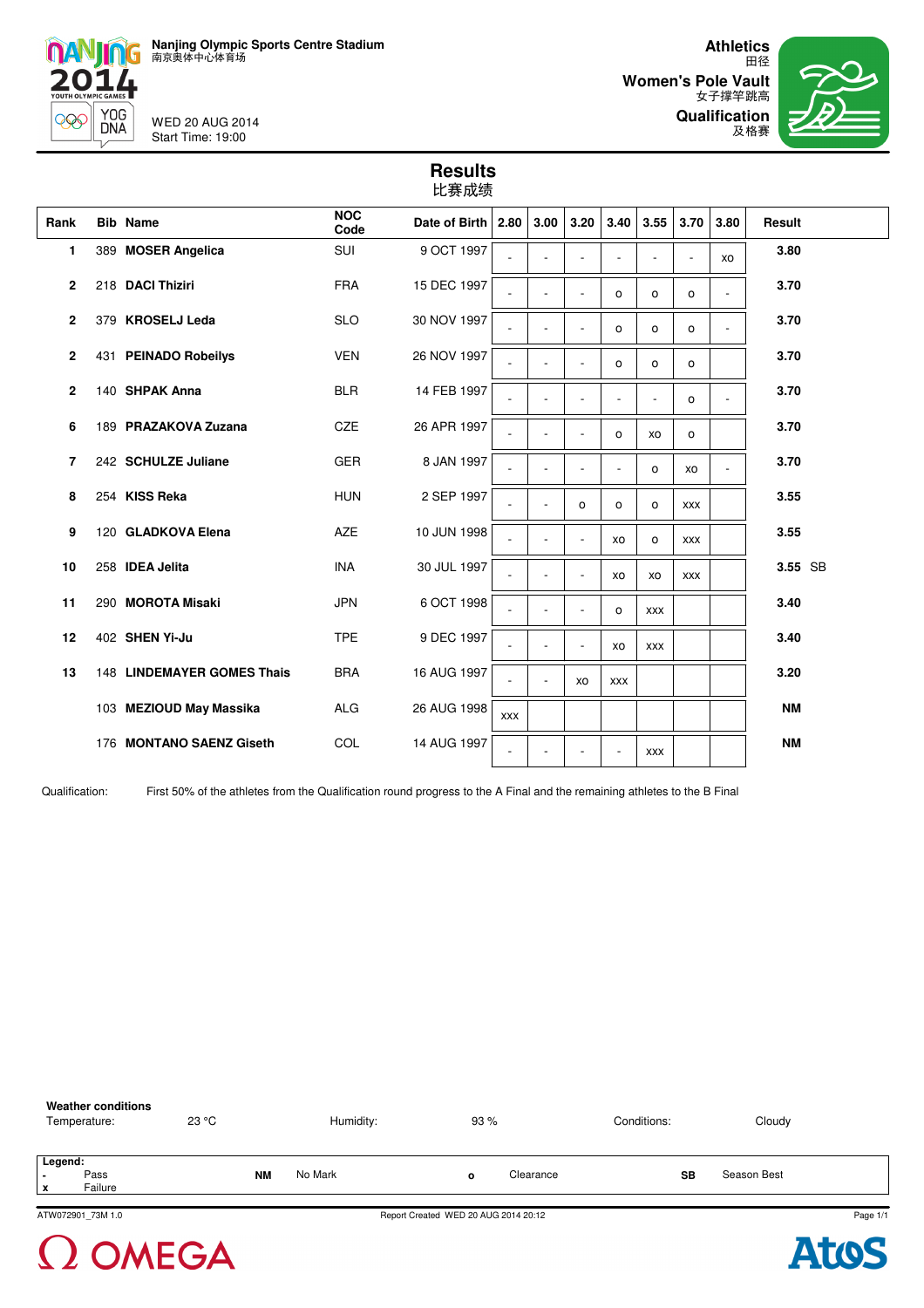

SAT 23 AUG 2014 Start Time: 19:15

田径 **Women's Pole Vault** 女子撑竿跳高



**Results** 比赛成绩

| Rank         |     | <b>Bib Name</b>         | <b>NOC</b> | Date of Birth | 3.40                     | 3.55                     | 3.70       | 3.80       | 3.90                     | 4.00       | 4.05 | Result  |
|--------------|-----|-------------------------|------------|---------------|--------------------------|--------------------------|------------|------------|--------------------------|------------|------|---------|
|              |     |                         | Code       |               | 4.10                     | 4.15                     | 4.20       | 4.36       | 4.48                     |            |      |         |
| 1.           |     | 389 MOSER Angelica      | <b>SUI</b> | 9 OCT 1997    | ٠                        |                          |            |            | $\overline{\phantom{a}}$ | XO         |      | 4.36 PB |
|              |     |                         |            |               | $\circ$                  |                          | $\circ$    | XXO        | <b>XXX</b>               |            |      |         |
| $\mathbf{2}$ |     | 431 PEINADO Robeilys    | <b>VEN</b> | 26 NOV 1997   | $\blacksquare$           |                          |            | $\circ$    | $\sim$                   | XO         | ۰    | 4.10    |
|              |     |                         |            |               | $\Omega$                 | $\overline{\phantom{a}}$ | <b>XXX</b> |            |                          |            |      |         |
| 3            |     | 379 KROSELJ Leda        | <b>SLO</b> | 30 NOV 1997   | 0                        | $\Omega$                 | $\Omega$   | $\Omega$   | $\circ$                  | <b>XXX</b> |      | 3.90    |
|              |     |                         |            |               |                          |                          |            |            |                          |            |      |         |
| 4            |     | 140 SHPAK Anna          | <b>BLR</b> | 14 FEB 1997   | $\blacksquare$           |                          | xxo        | o          | <b>XXX</b>               |            |      | 3.80    |
|              |     |                         |            |               |                          |                          |            |            |                          |            |      |         |
| 5            |     | 218 DACI Thiziri        | <b>FRA</b> | 15 DEC 1997   | $\overline{\phantom{a}}$ | $\Omega$                 | $\Omega$   | XO         | <b>XXX</b>               |            |      | 3.80    |
|              |     |                         |            |               |                          |                          |            |            |                          |            |      |         |
| 6            |     | 242 SCHULZE Juliane     | <b>GER</b> | 8 JAN 1997    | ٠                        | XO                       | $\circ$    | XXX        |                          |            |      | 3.70    |
|              |     |                         |            |               |                          |                          |            |            |                          |            |      |         |
| 7            |     | 254 KISS Reka           | <b>HUN</b> | 2 SEP 1997    | $\circ$                  | $\Omega$                 | XO         | <b>XXX</b> |                          |            |      | 3.70    |
|              |     |                         |            |               |                          |                          |            |            |                          |            |      |         |
| 8            | 189 | <b>PRAZAKOVA Zuzana</b> | <b>CZE</b> | 26 APR 1997   | $\circ$                  | o                        | XXO        | <b>XXX</b> |                          |            |      | 3.70    |
|              |     |                         |            |               |                          |                          |            |            |                          |            |      |         |

| <b>Weather conditions</b><br>Temperature: | 30 °C | Humidity: | 79 %                                 |               | Conditions: |   | Partly cloudy |    |
|-------------------------------------------|-------|-----------|--------------------------------------|---------------|-------------|---|---------------|----|
| Legend:<br>Pass                           |       | Clearance | PB                                   | Personal Best |             | x | Failure       |    |
| ATW072101_73M 1.0                         |       |           | Report Created SAT 23 AUG 2014 20:34 |               |             |   |               | Pa |

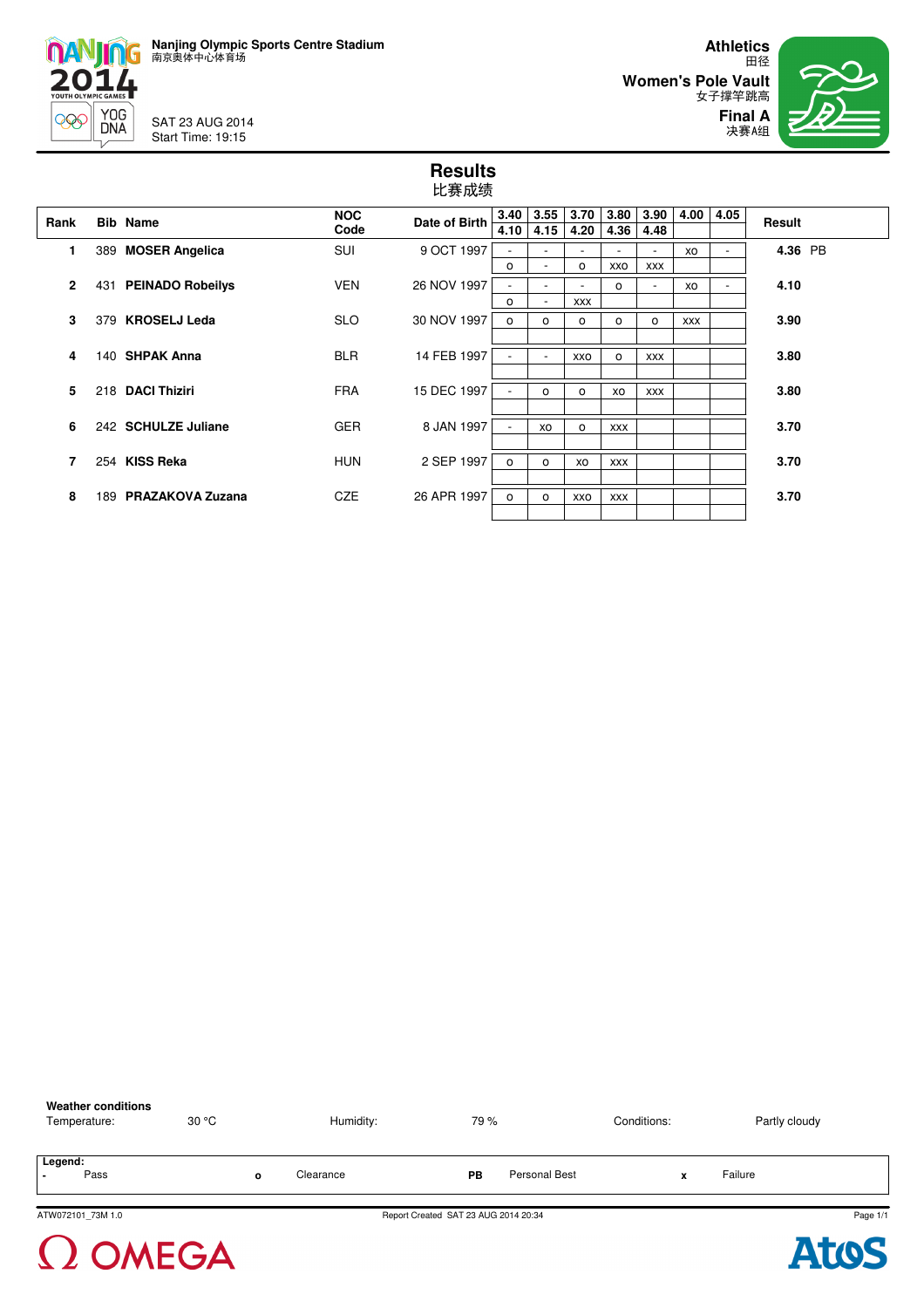

 $\begin{array}{c}\nYOG \\
DNA\n\end{array}$ 999

SAT 23 AUG 2014 Start Time: 9:15

田径 **Women's Pole Vault** 女子撑竿跳高



### **Results** 比赛成绩

| Rank           | <b>Bib Name</b>            | <b>NOC</b><br>Code | Date of Birth | 3.60                          | $2.90$   3.05  <br>3.65        | 3.20<br>3.70 | $ 3.30\rangle$<br>3.75 | 3.40<br>3.80    | 3.50       | 3.55    | Result     |
|----------------|----------------------------|--------------------|---------------|-------------------------------|--------------------------------|--------------|------------------------|-----------------|------------|---------|------------|
| 1              | 258 IDEA Jelita            | <b>INA</b>         | 30 JUL 1997   | $\overline{\phantom{a}}$      | $\overline{\phantom{a}}$       |              | ۰                      | XO              | $\Omega$   | $\circ$ | 3.75 PB    |
| $\overline{2}$ | 120 GLADKOVA Elena         | <b>AZE</b>         | 10 JUN 1998   | $\overline{\phantom{a}}$<br>٠ | XO<br>$\overline{\phantom{a}}$ | $\circ$      | XO<br>۰                | <b>XXX</b><br>0 | XO         | o       | 3.70       |
|                |                            |                    |               | XO                            | o                              | XO           | <b>XXX</b>             |                 |            |         |            |
| 3              | 290 MOROTA Misaki          | <b>JPN</b>         | 6 OCT 1998    |                               | $\blacksquare$                 |              |                        | o               | o          | XXX     | 3.50       |
| 4              | 402 SHEN Yi-Ju             | <b>TPE</b>         | 9 DEC 1997    | $\overline{\phantom{a}}$      | $\overline{\phantom{a}}$       |              | ۰                      | XO              | <b>XXX</b> |         | 3.40       |
|                | 148 LINDEMAYER GOMES Thais | <b>BRA</b>         | 16 AUG 1997   | ٠                             | $\overline{\phantom{a}}$       | <b>XXX</b>   |                        |                 |            |         | NΜ         |
|                | 103 MEZIOUD May Massika    | <b>ALG</b>         | 26 AUG 1998   |                               |                                |              |                        |                 |            |         | <b>DNS</b> |
|                | 176 MONTANO SAENZ Giseth   | COL.               | 14 AUG 1997   |                               |                                |              |                        |                 |            |         | <b>DNS</b> |

| <b>Weather conditions</b><br>Temperature: |                       | 28 °C |                 | Humidity:                | 89 %                                 | Conditions: | Partly cloudy |
|-------------------------------------------|-----------------------|-------|-----------------|--------------------------|--------------------------------------|-------------|---------------|
| Legend:<br>$\blacksquare$<br>PB           | Pass<br>Personal Best |       | <b>DNS</b><br>x | Did Not Start<br>Failure | No Mark<br><b>NM</b>                 | o           | Clearance     |
|                                           | ATW072102 73M 1.0     |       |                 |                          | Report Created SAT 23 AUG 2014 10:24 |             | Pac           |



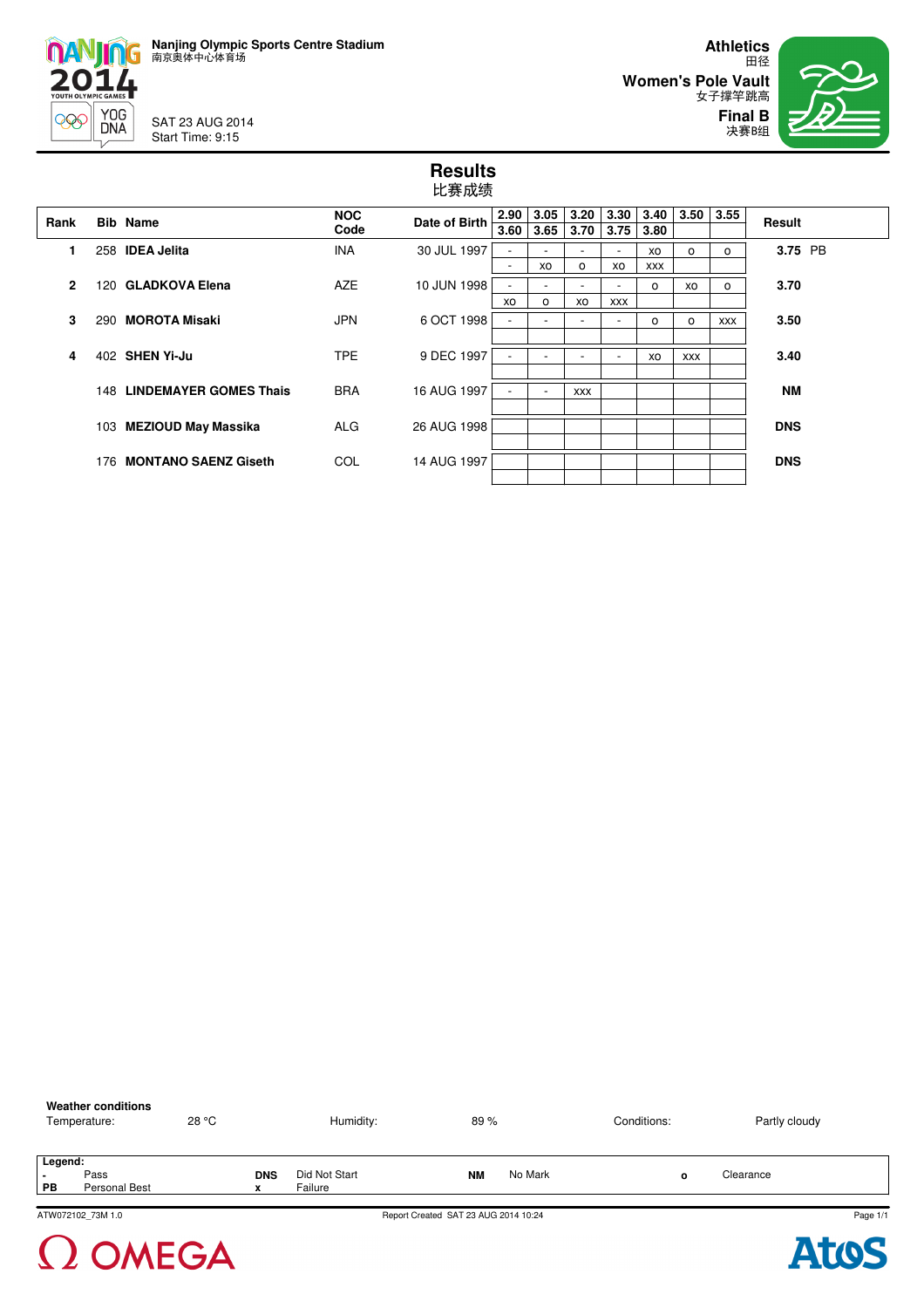

**YOG** DNA

2 OMEGA

 $\overline{\mathbf{C}}$ 

n

FRI 22 AUG 2014 Start Time: 18:35

田径 **Women's Javelin Throw** 女子标枪 **Qualification**



### **Results** 比赛成绩

| Rank | <b>Bib Name</b>                      | <b>NOC</b><br>Code | Date of Birth | 1     | $\mathbf{2}$ | 3     | 4     | Result   |
|------|--------------------------------------|--------------------|---------------|-------|--------------|-------|-------|----------|
| 1    | 141 TARASIUK Hanna                   | <b>BLR</b>         | 30 OCT 1997   | 55.48 | 53.62        |       |       | 55.48    |
| 2    | 240 SCHONIG Fabienne                 | <b>GER</b>         | 27 JUL 1997   | 52.83 | 50.48        | X     |       | 52.83    |
| 3    | 369 VAN DYK Jo-Ane                   | <b>RSA</b>         | 3 OCT 1997    | 52.60 | 51.73        | 50.45 | x     | 52.60 PB |
| 4    | 352 OSTROWSKA Aleksandra Maria       | <b>POL</b>         | 19 DEC 1997   | 52.21 | 50.10        | 49.46 | 52.14 | 52.21    |
| 5    | 289 MORI Nagisa                      | <b>JPN</b>         | 5 FEB 1997    | 47.56 | 40.97        | 50.72 | 50.68 | 50.72 PB |
| 6    | 259 JAKHAR Pushpa                    | <b>IND</b>         | 29 NOV 1997   | 40.07 | 50.21        | 44.45 | 44.30 | 50.21 PB |
|      | 381 STANKO Tjasa                     | <b>SLO</b>         | 5 NOV 1997    | 47.98 | 44.11        | 48.21 | 50.14 | 50.14    |
| 8    | 307 DONANE Laine                     | LAT                | 1 OCT 1998    | 48.94 | 48.06        | 46.96 | x     | 48.94    |
| 9    | 150 PIMENTA DA SILVA Alexandra Maria | <b>BRA</b>         | 22 NOV 1997   | 48.28 | X            | x     | 46.62 | 48.28    |
| 10   | 410 TUGSUZ Eda                       | <b>TUR</b>         | 27 MAR 1997   | 47.75 | X            | x     | x     | 47.75    |
| 11   | 384 KAMASI Atina                     | <b>SRB</b>         | 30 OCT 1997   | 44.58 | 46.66        | x     | 47.21 | 47.21    |
| 12   | 423 FITZGERALD Emma                  | <b>USA</b>         | 1 JUL 1997    | 40.07 | 38.83        | 46.64 | x     | 46.64    |
| 13   | 163 WOLCZYK Brittni                  | CAN                | 10 SEP 1997   | 46.43 | 44.76        | x     | х     | 46.43    |
| 14   | 293 NAZAROVA Varvara                 | <b>KAZ</b>         | 2 JUL 1997    | X     | 38.52        | 41.88 | 44.65 | 44.65    |
| 15   | 194 ANGOL Shanee                     | <b>DMA</b>         | 22 FEB 1998   | 37.27 | 34.72        | 39.82 | 43.25 | 43.25    |
| 16   | 328 TRAORE Kenifing                  | <b>MLI</b>         | 12 DEC 1997   | 39.03 | 32.88        | 42.89 | 39.33 | 42.89 PB |
| 17   | 343 LLANES AQUINO Araceli Sofia      | <b>PAR</b>         | 28 MAR 1998   | 32.77 | 39.65        | X     | 31.26 | 39.65    |
| 18   | 310 ETIENNE Rochelle Leah            | <b>LCA</b>         | 22 MAR 1998   | 30.62 | 25.20        | 29.35 | 34.40 | 34.40    |

Qualification: First 50% of the athletes from the Qualification round progress to the A Final and the remaining athletes to the B Final

| Starting order |                                 | _   | ◡   |     | J   |     |     |     | u<br>v | 10  |     | 12<br>. <u>.</u> | 13  | ۱4  | ١b  | 16  |
|----------------|---------------------------------|-----|-----|-----|-----|-----|-----|-----|--------|-----|-----|------------------|-----|-----|-----|-----|
|                | 310                             | 343 | 293 | 384 | 410 | 259 | 423 | 328 | 307    | 381 | 352 | 163              | 240 | 141 | 369 | 289 |
|                |                                 |     |     |     |     |     |     |     |        |     |     |                  |     |     |     |     |
| Starting order | $\overline{\phantom{a}}$<br>. . | 18  |     |     |     |     |     |     |        |     |     |                  |     |     |     |     |
|                | 194                             | 150 |     |     |     |     |     |     |        |     |     |                  |     |     |     |     |



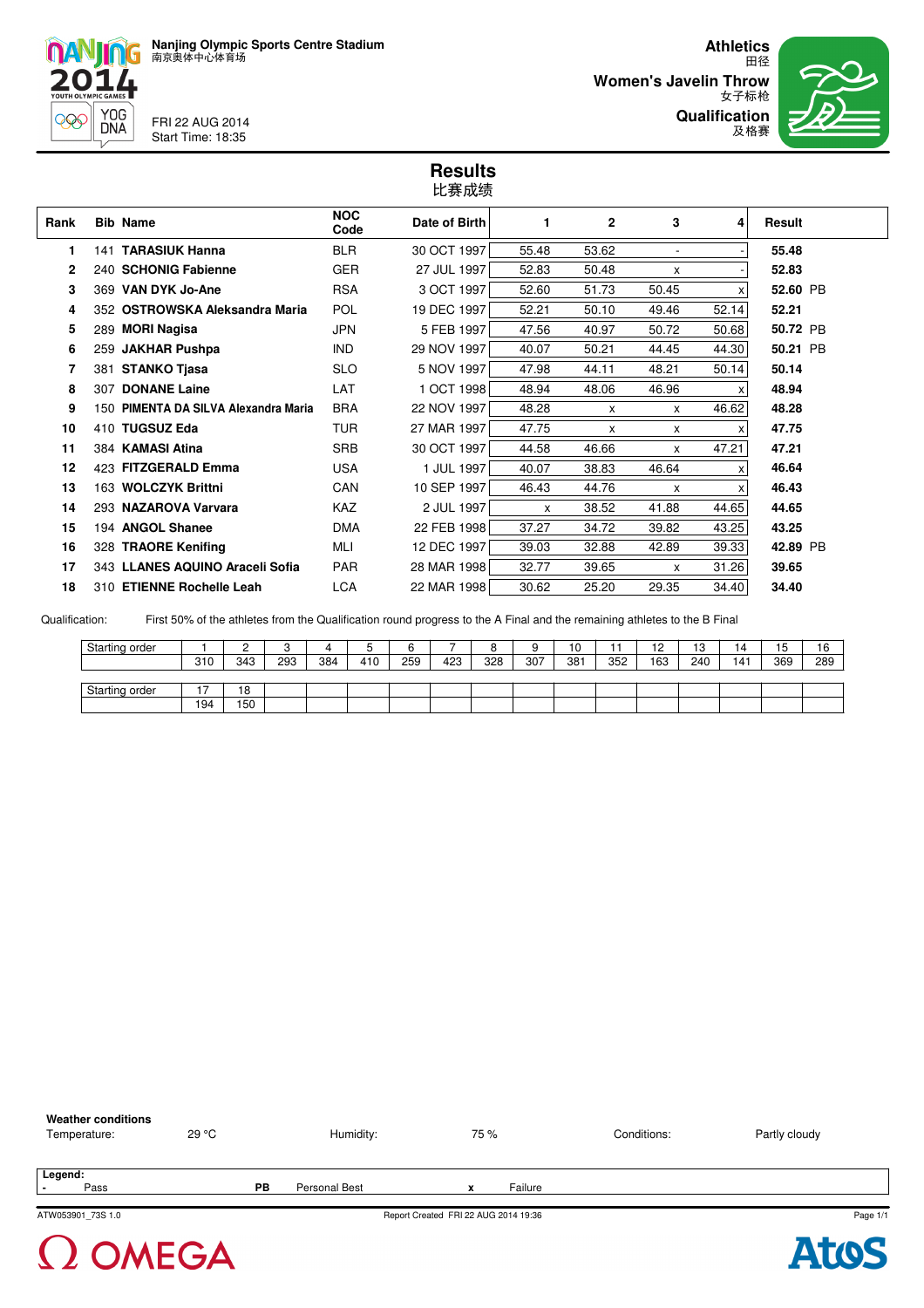MON 25 AUG 2014 Start Time: 20:05

**nANJING** 2014

999

YOG<br>DNA

田径 **Women's Javelin Throw** 女子标枪 **Final A**



### **Results** 比赛成绩

| Rank         |     | <b>Bib Name</b>                      | <b>NOC</b><br>Code |     | Date of Birth |             |       |       | $\mathbf{2}$ |     | 3            | 4     | Result   |  |
|--------------|-----|--------------------------------------|--------------------|-----|---------------|-------------|-------|-------|--------------|-----|--------------|-------|----------|--|
|              | 141 | <b>TARASIUK Hanna</b>                | <b>BLR</b>         |     | 30 OCT 1997   |             |       | 55.70 | x            |     | 50.10        | 59.52 | 59.52 PB |  |
| $\mathbf{2}$ |     | 240 SCHONIG Fabienne                 | <b>GER</b>         |     |               | 27 JUL 1997 | 51.51 |       | 53.68        |     | X            | 53.24 | 53.68    |  |
| 3            |     | 289 MORI Nagisa                      | <b>JPN</b>         |     |               | 5 FEB 1997  |       | 52.27 | 44.36        |     | 46.34        | 46.79 | 52.27 PB |  |
| 4            | 307 | <b>DONANE Laine</b>                  | LAT                |     |               | 1 OCT 1998  |       | 41.89 | 51.90        |     | 46.18        | 51.42 | 51.90    |  |
| 5.           |     | 352 OSTROWSKA Aleksandra Maria       | <b>POL</b>         |     | 19 DEC 1997   |             |       | 47.32 | 41.77        |     | 44.96        | 51.79 | 51.79    |  |
| 6            |     | 259 JAKHAR Pushpa                    | <b>IND</b>         |     | 29 NOV 1997   |             | 39.31 |       | 44.23        |     | 43.42        | 49.56 | 49.56    |  |
| 7            |     | 369 VAN DYK Jo-Ane                   | <b>RSA</b>         |     |               | 3 OCT 1997  |       | 43.50 | 48.93        |     | $\mathsf{x}$ | 43.18 | 48.93    |  |
| 8            |     | 150 PIMENTA DA SILVA Alexandra Maria | <b>BRA</b>         |     | 22 NOV 1997   |             | 45.31 |       | 47.54        |     | X            | 45.76 | 47.54    |  |
| 9            |     | 381 STANKO Tjasa                     | <b>SLO</b>         |     |               | 5 NOV 1997  |       | 46.80 | 46.26        |     | 47.21        | 45.68 | 47.21    |  |
|              |     |                                      |                    |     |               |             |       |       |              |     |              |       |          |  |
|              |     | Starting order                       |                    | 2   | 3             | 4           | 5     | 6     |              | 8   | 9            |       |          |  |
|              |     |                                      | 352                | 150 | 369           | 381         | 307   | 141   | 289          | 240 | 259          |       |          |  |